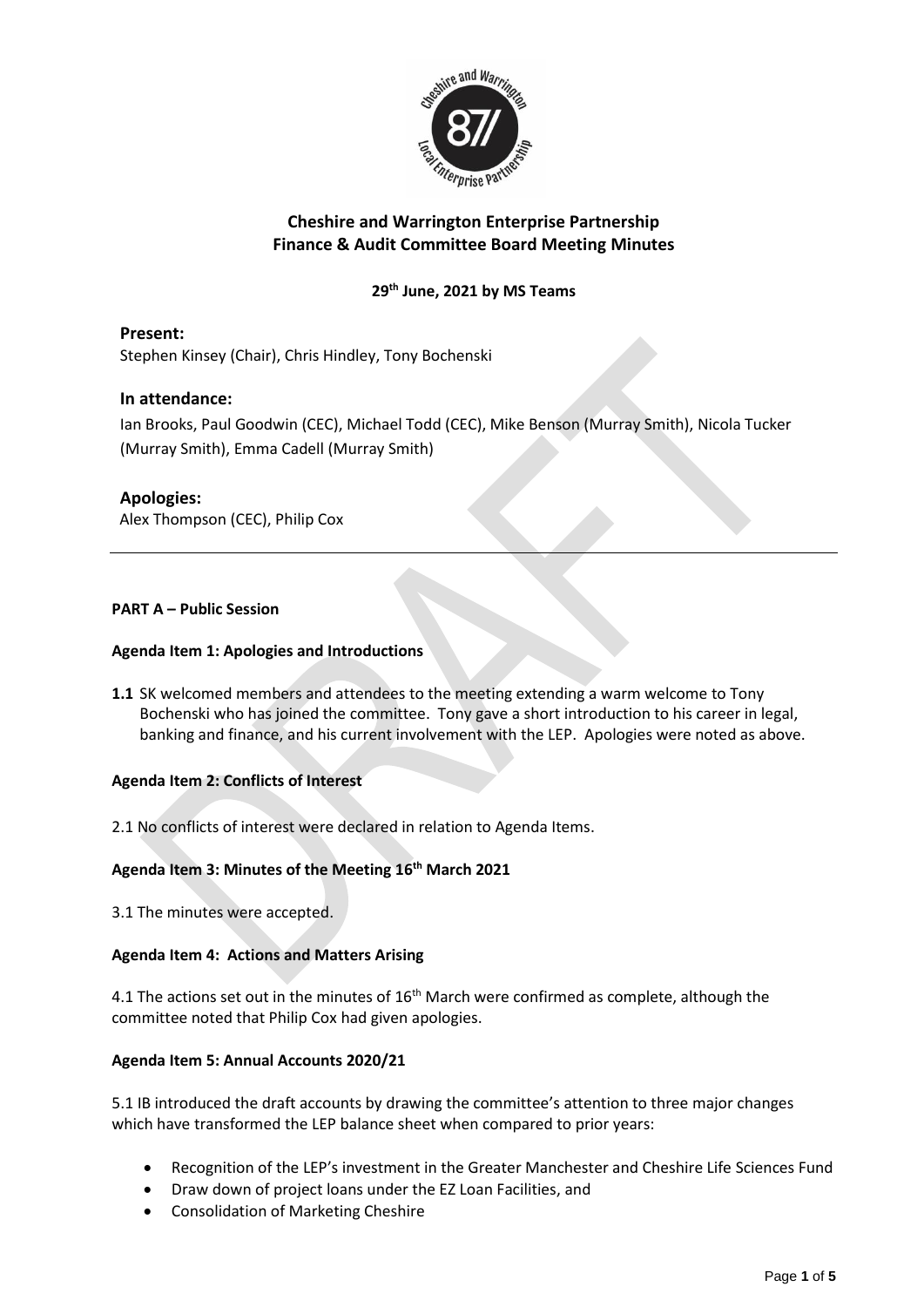5.2 IB reminded the committee that it, and the full board, had received papers detailing the inclusion of the Life Sciences Fund at previous meetings. Recognition of the investment has added £10M to the income and expenditure reserves. The corresponding entries are £8M of investments at current value, £1.6M owed by CEC shown in debtors, and the fair value loss of £0.4M. Each year the value of the investments is re-assessed and any change in value recorded through the fair value reserve.

5.3 IB explained that the movements in fair value had been substantial in the past two years. A significant loss was reported in March 2020, following the general reduction in company values when the pandemic started, but valuations had largely recovered by March 2021. Apart from general market conditions, volatility in valuation cannot be ruled out given the investments are in early-stage life science technology, where success or failure at specific milestones can impact heavily on a company's value. In response to a question from SK, IB confirmed that the fund follows established valuation techniques and is regulated by various authorities. IB confirmed to CH that the fund is invested in approximately 30 companies to provide, hopefully, sufficient opportunities of successes to mitigate against the risks of failure of some companies within the portfolio.

5.4 IB explained that for the preparation of the LEP draft accounts, valuations currently reflect management figures provided by the fund managers. Audited financial statements are expected after 30<sup>th</sup> June 2020 and may, if different, require the LEP accounts to be amended.

5.5 With regard to the EZ loan facility, the balance sheet shows that £8M has been borrowed in respect of two projects, Glasshouse and Blocks 22-24. IB explained that the auditors had examined the loan agreements with reference to the provisions of the accounting standards, FRS102, and concluded that the grants and associated future flow of business rates could be recognised as intangible assets. The corresponding entries to the £8M loan are intangible assets of £5M and £3M included within debtors. The debtor arises because the full value of the project loan is drawn on Blocks 22-24 and held by CEC until each grant instalment is claimed by the developers. CEC will pay the instalments thus reducing the debtor and increasing the intangible asset value. Because the intangible asset and debtor carry values equal to the amount of the loan, the transactions have no direct impact on the LEP reserves, other than the cost of interest on the loan.

5.6 TB reminded the committee that the facilities are non-recourse and the local authorities' security for repayment is limited to the future flow of business rates.

5.7 IB explained that the LEP has reached two of the criteria (assets and number of employees) that now require it to consolidate Marketing Cheshire. In the accounts this means Marketing Cheshire has been added into the consolidated balance sheet and income statement. The company accounts for Marketing Cheshire will be independently scrutinised by the Finance and Audit committee of Marketing Cheshire before recommending them to the Marketing Cheshire board for approval in September.

5.8 Because the Income Statement in the LEP consolidated accounts now includes Marketing Cheshire, IB provided more detail about the LEP company performance in 2020-21. Turnover increased from £3.3M to £4.1M. Additional funds for the Growth Hub (+ £360k), the Pledge (+£40k including NHS Catalyst), the Getting Building Fund (GBF) management fee (+£75k) and funding from the Local Resilience Forum (LRF) (+£50k) contributed to the increase. In addition, grants towards training provided by the Accelerate Programme (+£150k) and towards other projects were funded from retained business rates.

5.9 Costs of the Growth Hub, Pledge and Accelerate programmes increased in line with the increased funding, so the additional turnover for those programmes had little effect on operational outturn. However, the GBF management fee and LRF income have been fully recognised in 2020-21 but will be spent mostly in 2021-22. This had the effect of contributing towards an operational surplus in the year. In addition, control of the operational and administrative cost base contributed to a larger overall surplus.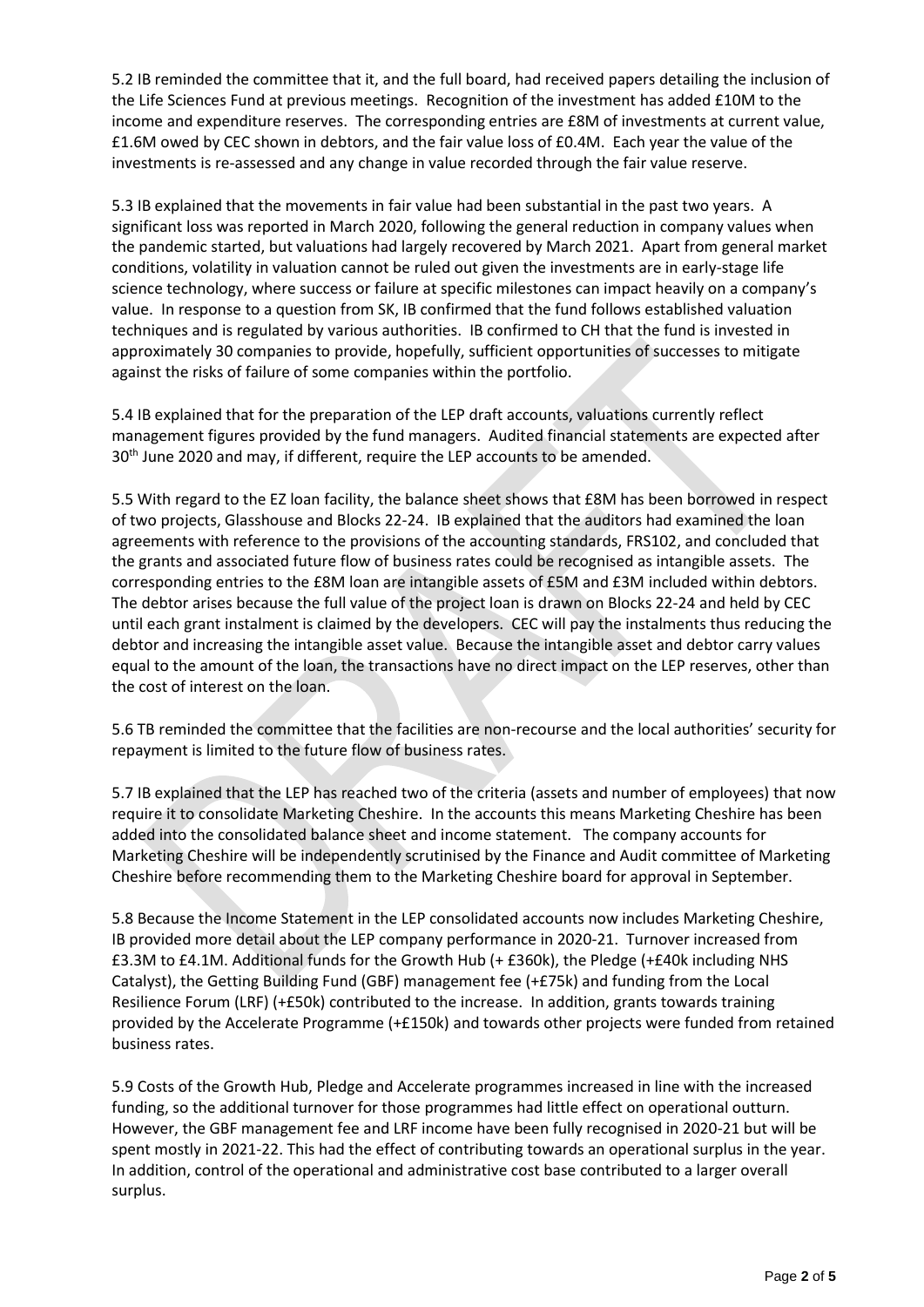5.10 IB explained that on a like of like basis, before investing activities, the operating surplus was £284k compared to £26k in the prior year. The surplus increased cumulative operational reserves to £580k.

5.11 Discussion then focussed on a matter relating to income recognition and the LEP approach to core funds received for the development of strategy and plans. Historically, the LEP has deferred recognising the income provided for these activities until costs have been incurred. The auditors' opinion was the evidence for this approach was weak when examining the basis on which funds are provided by MHCLG/BEIS against the accounting standards for income recognition. In addition, addressing the matter had taken on increased importance after the values had increased markedly in 2020-21. This reflected that, because of the pandemic, expenditure of the earmarked allocation had not been fully spent. After considering management's view and discussing several alternatives the committee and deputy s151 officer concluded that the income should be recognised in 2020-21 accounts.

5.12 The impact of the decision will be an increase of income by £312k with a corresponding increase in the operational surplus and reserves. The cumulative figure for reserves would rise to £892k. IB expressed concern that reserves could be misinterpreted as funds available for future projects when, in fact, they were already earmarked for specific activities. The committee supported PG's proposal that for management accounts, a proportion of the reserves should be reported as "designated" or "earmarked" reserves and a list of commitments maintained.

5.13 The remainder of the discussion concerning the draft accounts noted that a few minor changes would be required for the strategic and directors reports and that the disclosures on salaries required some modifications.

5.14 To conclude, the discussion identified several amendments still to be made to the draft accounts and that confirmation of the Life Sciences figures remained outstanding. It was agreed that once these changes had been made an updated set of the draft accounts would be circulated to committee members before giving formal approval to recommend the accounts to the full LEP Board. The updates are expected to be completed within a few days.

ACTION: IB

#### **Agenda Item 6: Annual Assurance Report of the F&A Committee to the Board**

6.1 The draft report summarising the activities of the committee during the year to March 2021 was presented to members for comment. The purpose is to provide assurance to the directors that the committee is covering its remit and to support the directors' declarations when approving the audited accounts for signature.

6.2 The committee approved the report which will be included with board papers for July.

ACTION: IB

#### **Agenda Item 7: Annual Report of Internal Audit 2020-21**

7.1 MT presented the final report of internal audit activity and review for 2020-21. The main items of assurance were to review whether the LEP has complied with the Local Assurance Framework and conditions stipulated for the Growth Hub grants.

7.2 The committee thanked the internal auditors, noted the contents of the report and its recommendations. SK proposed that the report was provided to the full board in July.

ACTION: IB

7.3 MT provided a verbal update on internal audit activity since the year end.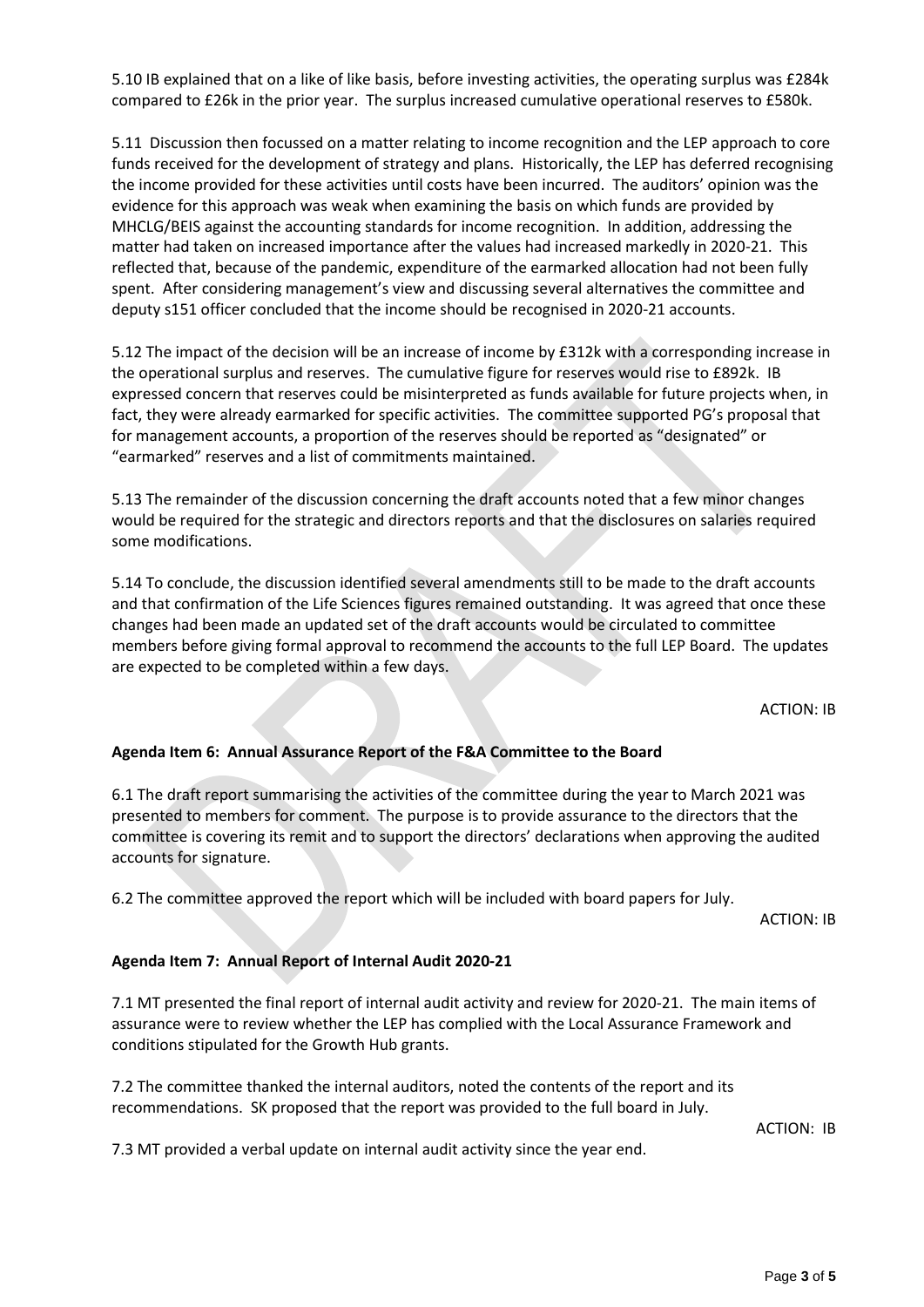## **Agenda Item 8: Review of Management Accounts 31st May 2021**

8.1 IB presented a paper covering the first two months of financial activity for the LEP. The committee was reminded that the budget for the year anticipated a deficit and that after two months the actual deficit of £26k was broadly in line with the profile (£29k deficit).

8.2 At this early stage of the year, the majority of variances between budget and actual results can be attributed to timing variances and, as such, the full year forecast remains as budgeted. An updated forecast will be prepared for the September meeting, once we have more information available on any changes to planned activities, costs or changes to assumptions.

ACTION: IB

8.3 The one concern raised related to the delay by MHCLG to remit the core funding for 2021-22 to the LEP. IB was able to provide an assurance that the cash flow consequences can be managed in the short term, but that the department is being routinely sent reminders.

8.4 The committee noted the report.

8.5 IB presented an overview of the position with respect to capital programme funds explaining that, with the exception of Growing Places Fund, cash balances currently showing are contracted or committed. The cash available in the Growing Places Fund will increase with repayments and we are receiving some enquiries from projects for possible funding. Such enquiries are worked up by officers before, in the first instance, being considered by Strategy Performance Board. The committee noted the positions with respect to capital programme funds.

8.6 IB presented a paper covering the annual review of reserves. The accounting reserves held by the LEP have been transformed by an order of magnitude following the inclusion of investing activities (Life Science Fund and EZ Loan), so IB presented an analysis that allowed for comparison of the operating reserve with previous years and previous forecasts and on which basis the reserves policy had been based.

8.7 On a like for like basis operating reserves had increased from £296k to £580k, which compared reasonably well with the forecasted year end estimate of £591k. In addition, non-earmarked retained business rates added a further £456k. The combined sum of £1.03M comfortably exceeds the previously agreed LEP policy to maintain a minimum of £300k.

8.8 The committee noted that the decision taken regarding income recognition (referred to in paragraphs 5.11 and 5.12 would increase reserves to £1.33M, albeit, that a proportion of those reserves would be earmarked.

8.9 The committee reviewed possible risks and their financial consequences determining that a minimum level of operating reserves of £300k remained a reasonably prudent figure and confirmed the existing policy for 2021-22.

# **Agenda Item 9: Review of Corporate Risk Register**

9.1 The committee reviewed the current corporate risk register which, when summarised, supports the statement of key risks included in the Strategic Report included within the Annual Report and Accounts. IB explained that there was little change to the risk evaluation compared to recent prior reviews but informed the committee about an ongoing issue with the Growth Hub website, which has caused the temporary "taking down" of the website. The LEP website was still operational.

9.2 The committee requested that the executive re-evaluate the business continuity risk, with extra regard to disruption to IT services.

ACTION: IB